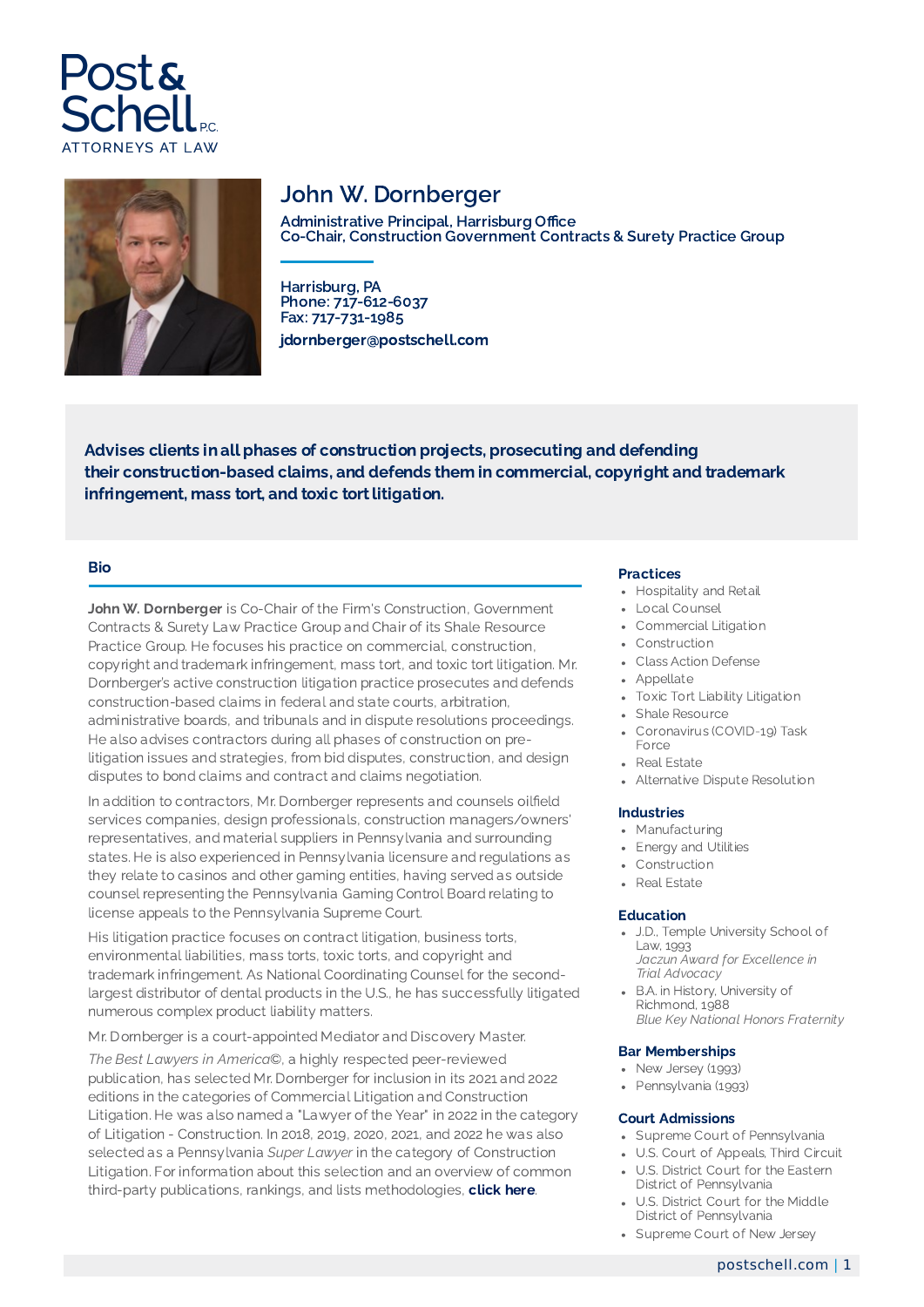

### Representative Cases

- U.S. District Court for the District of New Jersey
- Prosecuted a multi-million dollar contract claim on behalf of a mechanical contractor regarding the construction of oil and gas pipeline compressor station facilities.
- Negotiated and successfully resolved proposed civil penalties assessed against a pipeline constructor by the Pennsylvania Department of Environmental Protection and the Pennsylvania Fish and Boat Commission arising from alleged permit violations and fish kill.
- Successfully represented the Pennsylvania Gaming Control Board before the Pennsylvania Supreme Court in one of the first appeals filed in the Commonwealth by an unsuccessful casino license applicant under Act 71, the Pennsylvania Race Horse Development and Gaming Act of 2004, concerning the award of a Category 2 (standalone) casino license.
- Obtained non-suit (defense verdict) in state court jury trial arising from multi-million dollar claims asserted against his client relating to a retrofit of a waste-to-energy facility.
- Obtained a \$1M verdict in state court breach of contract action on behalf of contractor client against property developer.
- Obtained a more than \$600,000 AAA arbitration award on behalf of a site development contractor, including lost profit damages for wrongful termination.
- Reviewed and modified construction sub-agreements consistent with Pennsylvania law on behalf of an out-of-state oilfield service company.
- Obtained a \$1.9-plus million AAA arbitration award on behalf of a construction contractor regarding breach of contract claims on high-rise residential condominium development and construction.
- Successfully prosecuted claims on behalf of a prime contractor for significant additional costs and other damages arising from a termination-for-convenience on a commercial construction project.
- Successfully defended and resolved a contractual indemnity claim asserted against an oil field services company by a contracting party.

## **Publications**

- "Help, hurdles for companies in search of government work," *Central Penn Business Journal* (May 27, 2016)
- "Losers for city's 2d casino unlikely to win on appeal," *Philadelphia Inquirer* (November 18, 2014)
- "How Can Arbitration Be Used More Fairly?," *Associated Builders & Contractor's Spokesman* (January 2007)
- "Are Construction Managers Liable for the Work of Subcontractors?," *Associated Builders & Contractor's Spokesman*, Vol. 34 (April 2006)
- "Thimerosal Containing Vaccine Litigation," *DRI's* "For the Defense" (October 2002)
- Co-Author, "What You Should Know About Corporate Counsel and the Attorney-Client Privilege," *ABA*, "The Brief" (Summer 1994)

## Speaking Engagements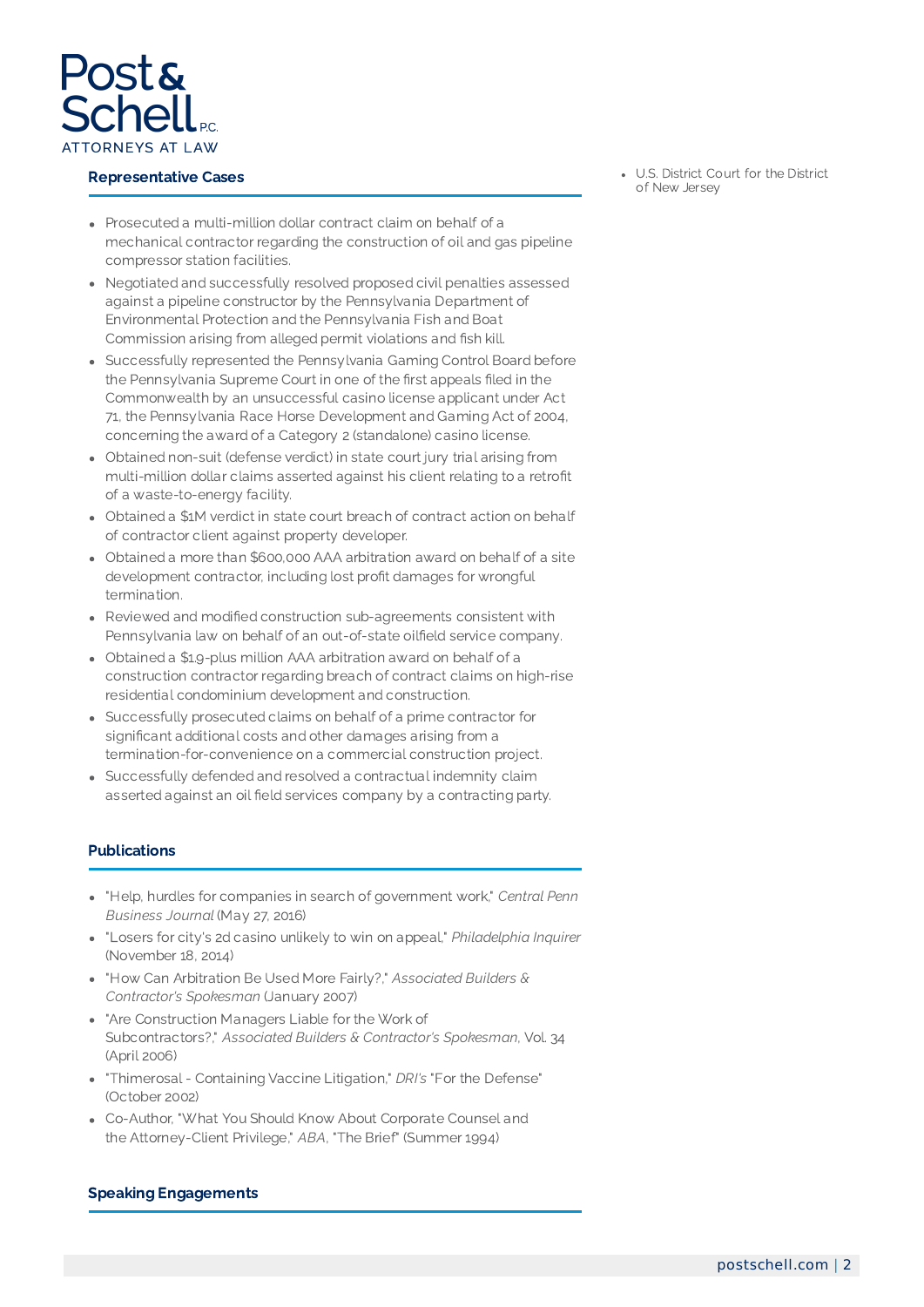

- Co-Presenter, "Construction Law for Pennsylvania Public Contracts," Harrisburg East Holiday Inn, Harrisburg, PA (December 18, 2013)
- Presenter, "Expert Witnesses Discoverability of Attorney/Expert Communications and 'Draft' Reports," IMX Medical Management Services, Inc. (January 13, 2012)
- Co-Presenter, "Green Building Sustainability," Gilbane Construction Round Table, New Cumberland, PA (June 11, 2009)
- Presenter, "Contracting Methods for BIM Projects," Gilbane Construction Round Table, Camp Hill, PA (September 11, 2008)
- Co-Presenter, "Contract Construction Issues for the Preservation of Immunities from Employee Actions and Indemnification from Other Contracting Parties," Seminar, Sponsored by MidAtlantic Builders Exchange (June 20, 2008)
- Presenter, "Defending and Prosecuting Construction Claims: From 'Qui Tam' Actions to Recovery of Affirmative Claims on Federal Projects," Construction Superconference, San Francisco, CA (December 8, 2006)
- Presenter, "Expert Discovery Under *Cooper v. Schoffstall* Decision," City of Philadelphia Law Department, Major Trials Unit (October 24, 2006)
- Presenter, "What Construction Managers Should Know About CAD Models," Contractor's Superconference, San Francisco, CA (December 9, 2005)
- Presenter, "Pay If and Pay When Paid Clauses," Keystone Construction Academy Seminar, ABC (Associated Building Contractors), Manheim, PA (June 14, 2005)
- Presenter, "Vinyl Chloride Litigation," Annual Conference of the ABA Environmental Law and Toxic Tort Practice Section (March 20, 2004)
- Lecturer, "Vinyl Chloride Litigation," Liberty Mutual Insurance Company Mass and Toxic Tort Claims Division (July 24, 2003)
- Lecturer, "Subcontractor Liability Commercial Litigation Update," Zurich Insurance Company Contractor Insured Program Conference (October 2, 2002)
- Lecturer, "Contractor Liability Pennsylvania Construction Law Update," AIGTS Construction Claims Department (October 2001)
- Lecturer, "Contractor Liability Pennsylvania Construction Law Update," Gerling America Construction Claims Division (June 1999)

# Appointments

Mediator and Discovery Master (Court Appointed)

# Affiliations

- Associated Builders and Contractors, Inc., Keystone Chapter
- Associated Pennsylvania Constructors
- American Bar Association, TIPS Fidelity and Surety Law Section
- Board of Directors, Weaber, Inc.
- Dauphin County Bar Association
- Defense Research Institute; Vice Chair of Toxic Tort Publications Committee
- General Counsel, Pennsylvania Chemical Industry Council (PCIC)
- Pennsylvania Bar Association